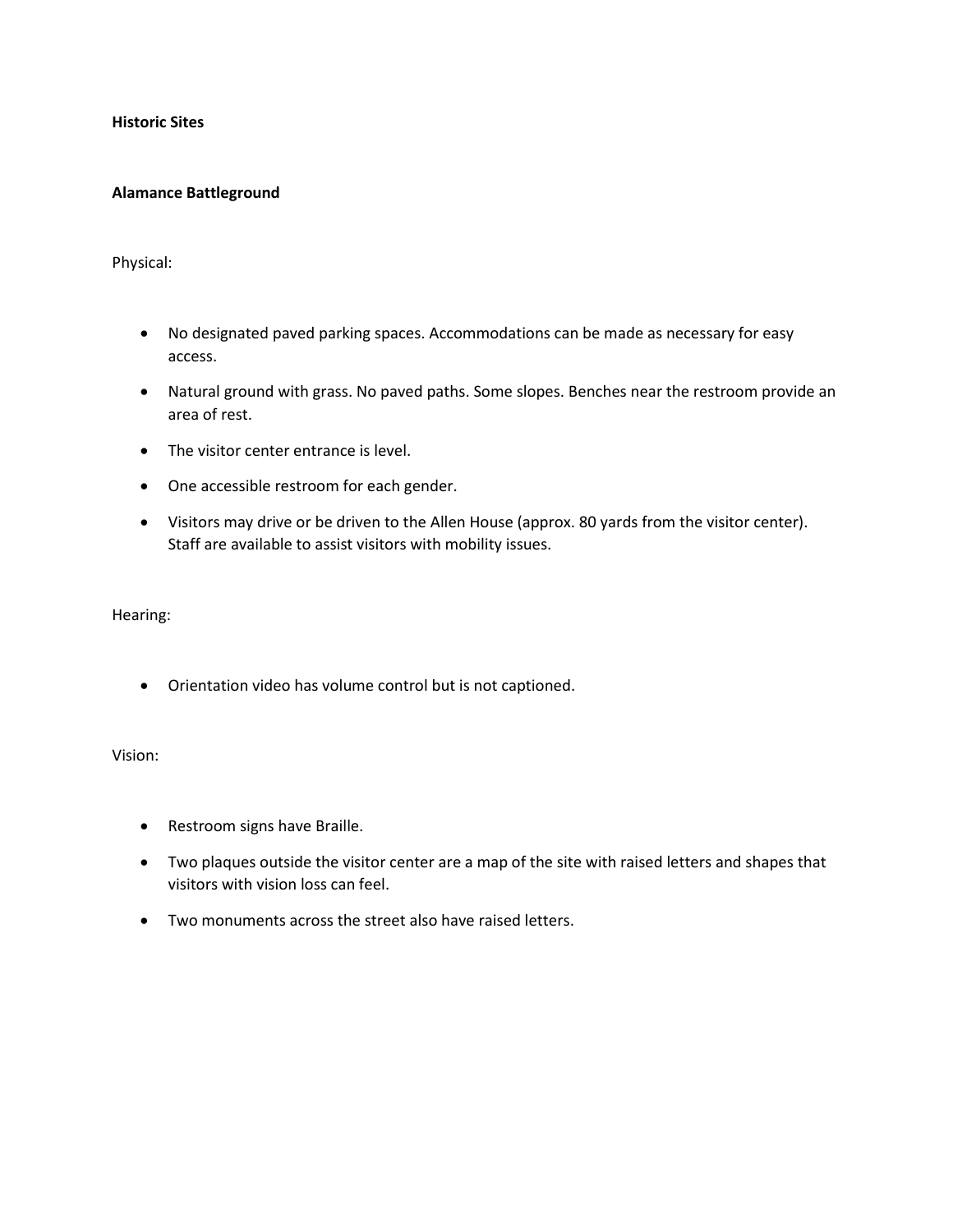# **Aycock Birthplace**

Physical:

- Two marked accessible parking spaces: one at the visitor center and one at the picnic shelter.
- A concrete path at least 4 feet wide with slopes leads from the parking lot to the visitor center. An uneven dirt path leads to the schoolhouse and the home.
- The interior of the visitor center has a ramp and carpeted floors.
- The entrance to the visitor center has a ramp. Other buildings have steps.
- One accessible restroom for each gender.

## Hearing:

• A video tour is available, but is not captioned.

Vision:

- 12 Braille copies of the site's brochure are available (courtesy of the Governor Morehead School for the Blind).
- The site offers tactile tours that allow visitors to touch reproduction items.
- Restroom signs have Braille.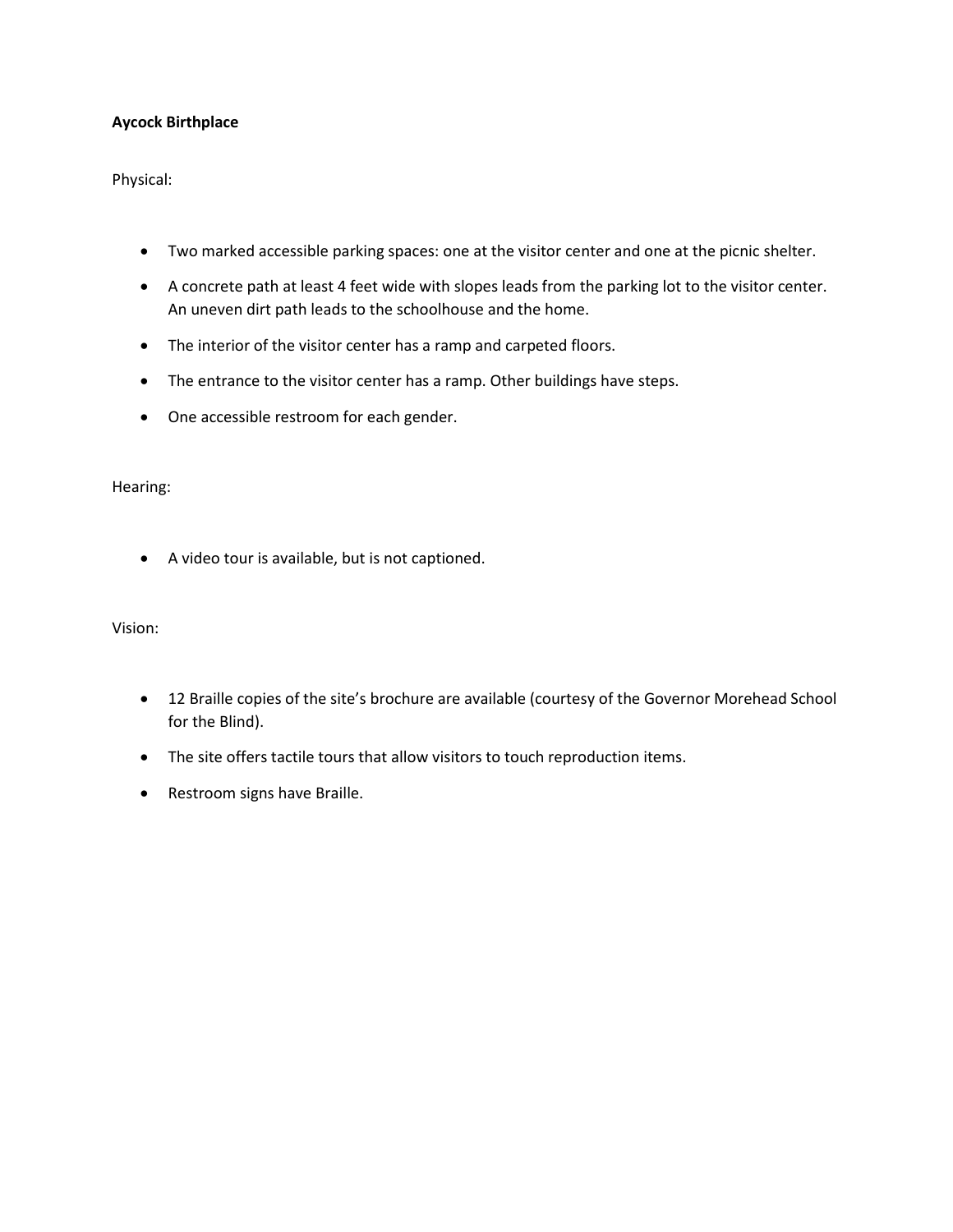## **Battleship North Carolina**

Physical:

- Marked accessible parking spaces are available.
- The entrance has a ramp.
- Two accessible restrooms.
- The main deck of the ship provides the best access for visitors with mobility disabilities. The interior contains steps and ladders.
- The Back Porch Tour designed for groups with limited mobility gives them a taste without coming aboard through a 10-minute video, a tour of the Visitor Center and Exhibit Hall and a visit to the Observation Deck. Allow four weeks' notice.

#### **Bennett Place**

Physical:

- Four marked accessible parking spaces.
- The entrance to the visitor center is level. The Bennett House and kitchen house have steps.
- The picnic area has two wheelchair-accessible picnic tables and there is a walkway leading into the picnic area that is wheelchair friendly.

Hearing:

• The site's two videos are not captioned.

#### Visual:

• Signs in the visitor center have large print with good contrast.

#### **Bentonville Battlefield**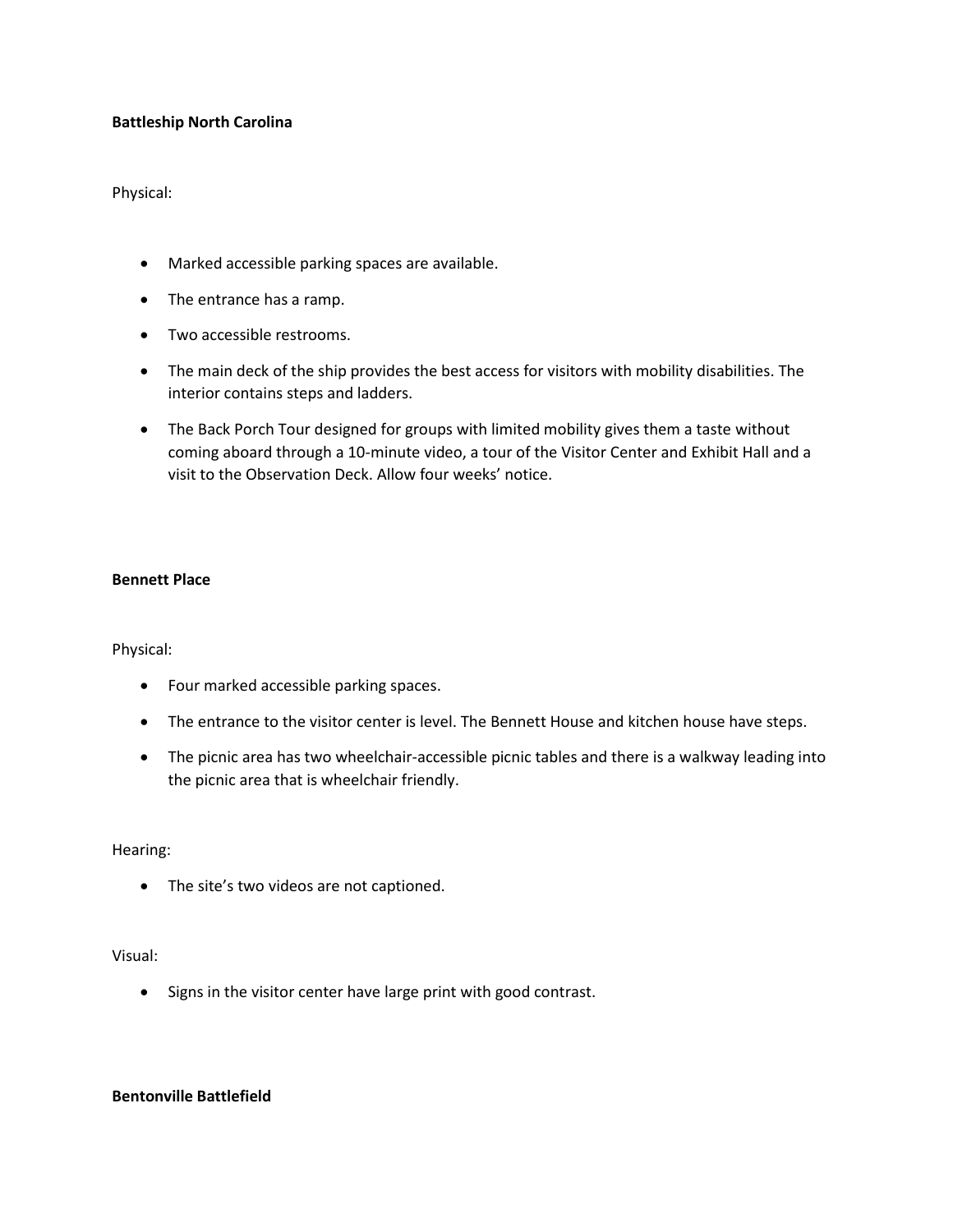Physical:

- One accessible parking area marked by a sign. The rest of the parking area is either gravel or grass.
- The visitor center and restrooms are at ground level. The historic structures have steps.
- Two accessible restrooms.
- The visitor center, restrooms and Tour Stops are wheelchair-accessible.
- Photo book available for visitors with mobility disabilities to see historic structures.

### Hearing:

- The audio-visual is not captioned.
- The site requires a request in writing two weeks in advance for a sign language interpreter.

### Visual:

• Cellphone audio tours are available at 910-535-2008.

## **Brunswick Town/Fort Anderson**

Physical:

- Three marked accessible parking spaces.
- One accessible restroom for each gender.
- Entrance to the site is level.
- Two manual wheelchairs are available.
- The path through the exhibits in the visitor center has a ramp. The path to the fort has a bench along the way as well as a ramp with handrails, and the boardwalk has a 40-footlong bench. Steel cable around the excavated foundations makes them visible at low heights.

Hearing:

• The orientation video in the visitor center is not captioned, but a script is available.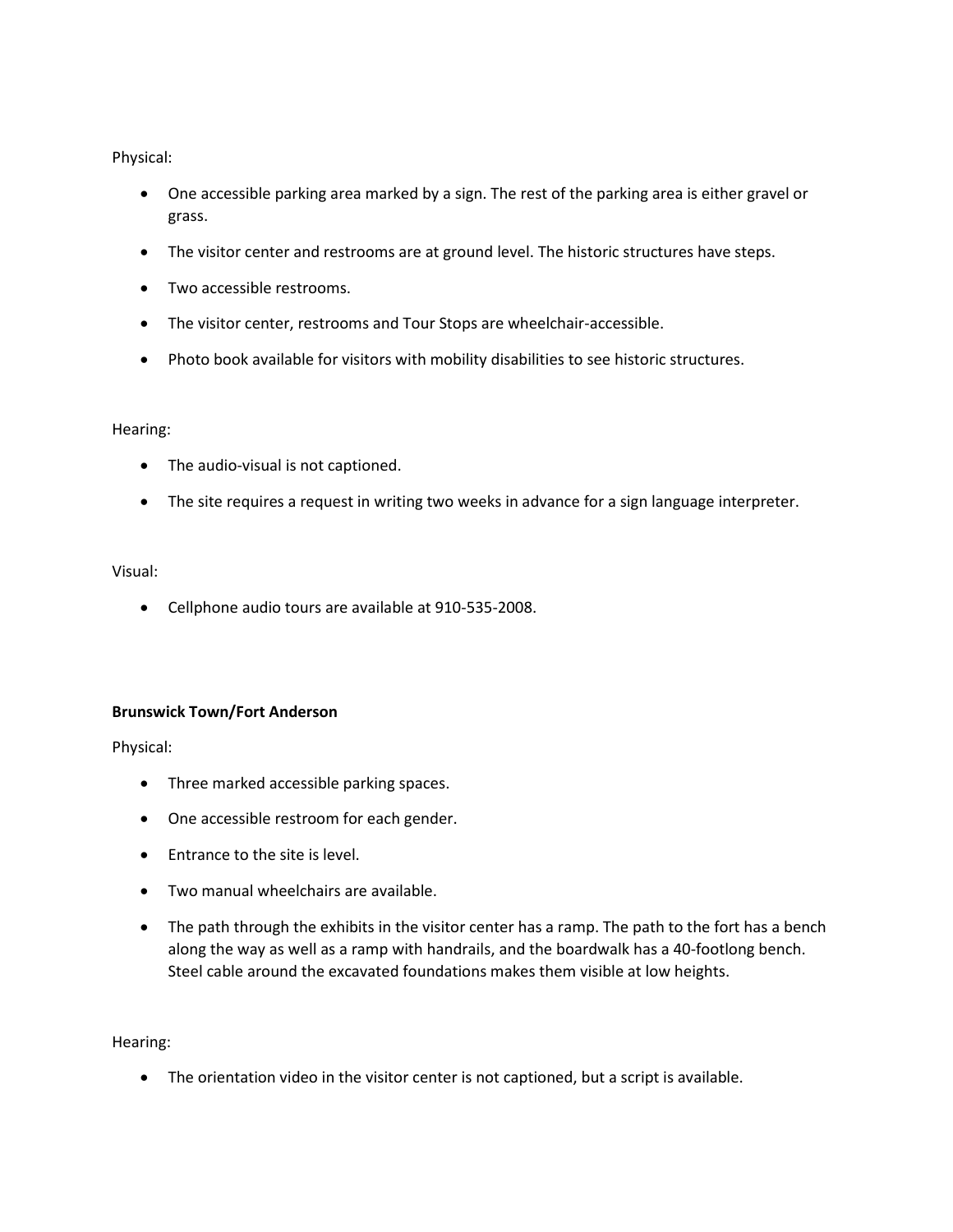Visual:

• The site director will give a private tour to a visitor with vision loss who requests one.

## **Charlotte Hawkins Brown Museum**

The site asks groups when scheduling if there are special needs in order to help the site plan accommodations.

Physical:

- Ten marked accessible parking spaces.
- The visitor center has a ramp, and the doors are at least 32 inches wide and easy to open.
- Five accessible restrooms.
- One building has an elevator.

Hearing:

- Orientation video is not captioned, but a script is available.
- The walking campus tour provides the material ordinarily offered in a guided tour in written form.

Visual:

• The orientation video provides a verbal overview of the site, and the guided tour offers visual details for visitors with vision loss.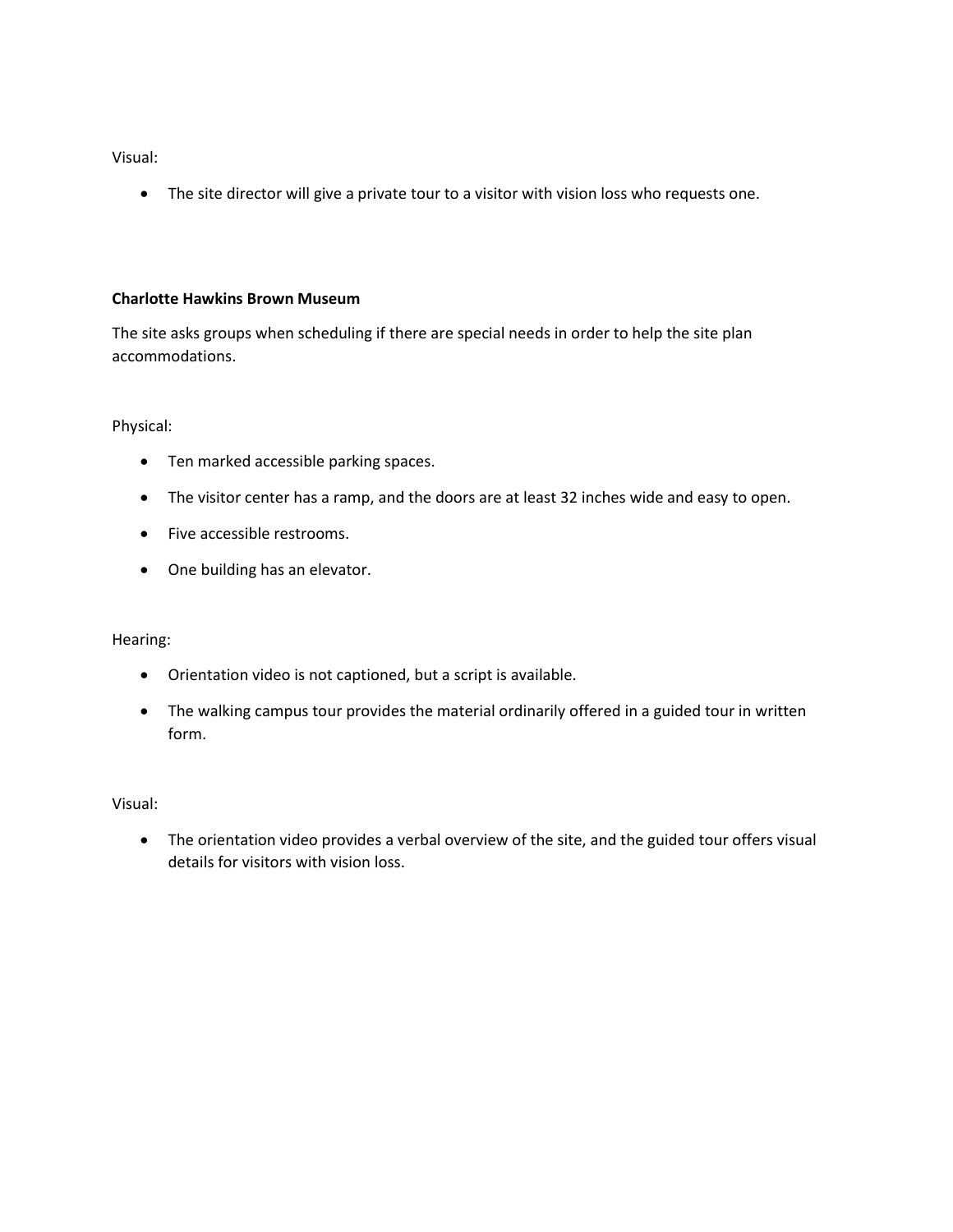### **CSS Neuse Civil War Interpretive Center**

Physical:

- Two marked accessible parking spaces.
- The entrance has a ramp.
- Two accessible restrooms.
- Tours of the CSS Neuse are accessible to all visitors. The Governor Caswell Memorial is fully accessible.

#### Hearing:

• The orientation film is not captioned.

## Visual:

- The orientation film does not have audio description.
- Signs feature various font sizes on various backgrounds.

#### **Duke Homestead**

Physical:

- The entrance to the visitor center has a ramp.
- Two accessible restrooms.
- The visitor center and the house are wheelchair-accessible. Historic buildings have steps.

## Hearing:

- A script for the orientation video is available.
- Written materials are available for the historic area.

#### Visual:

• Orientation video does not include audio description.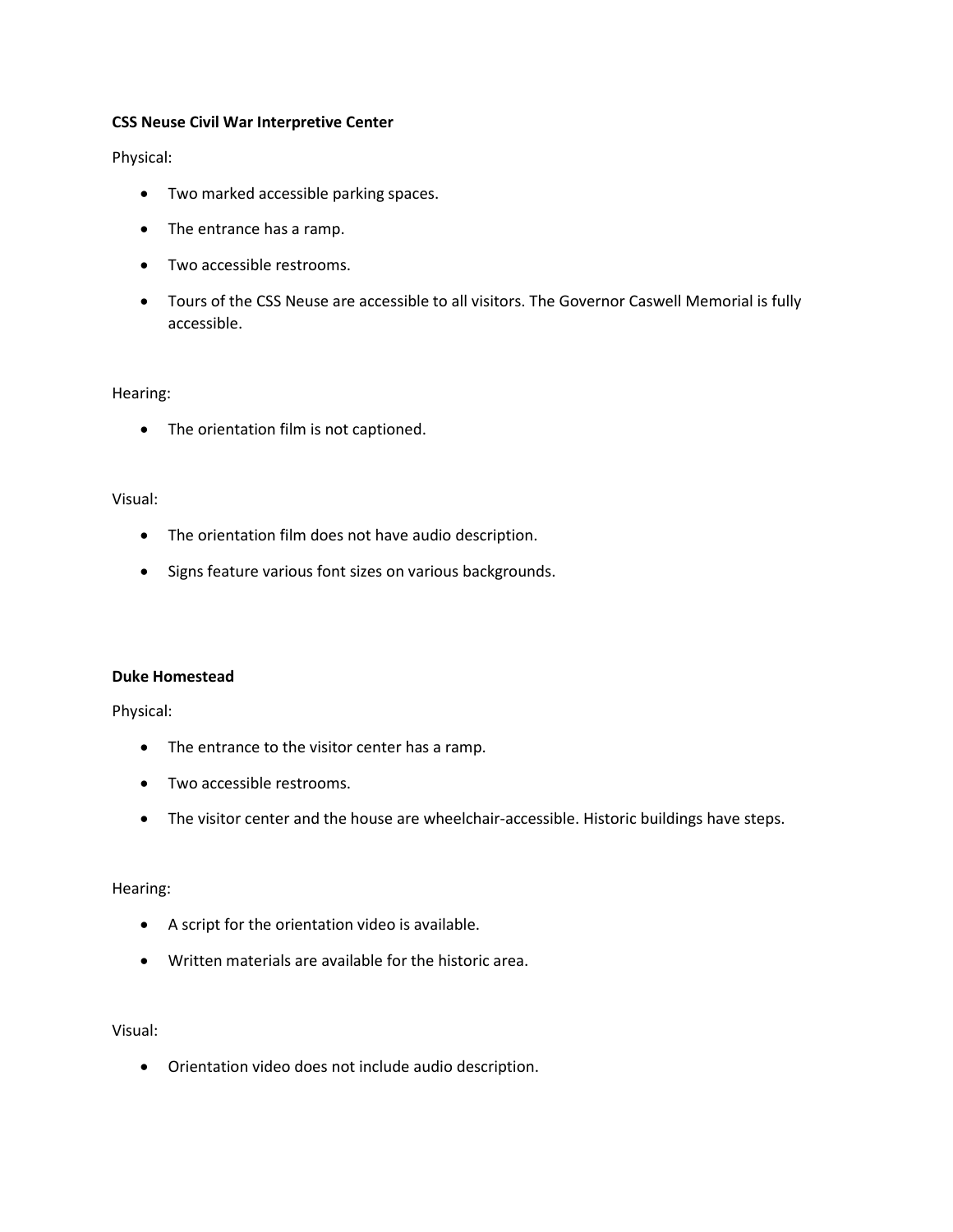## **Fort Dobbs**

Physical:

- Two marked accessible parking spaces.
- The visitor center has a ramp.
- Accessible restroom facility on site.
- The nature trail is not accessible to visitors with mobility disabilities.

Visual:

• Fort Dobbs offers various objects that visitors with vision loss may touch, including a scale model of the fort and reproductions of period clothing and bullets. Tactile tours are offered.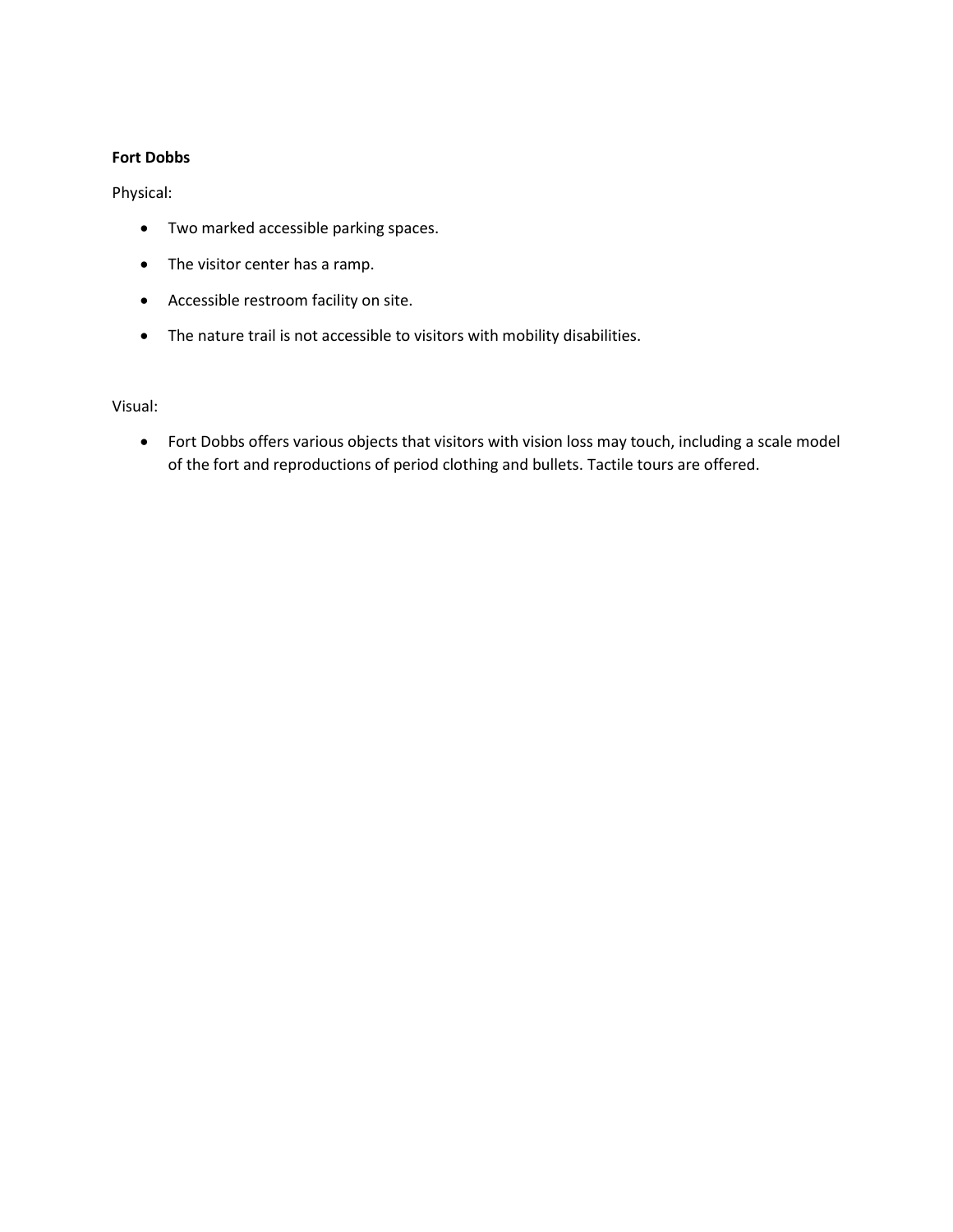## **Fort Fisher**

Physical:

- Five marked accessible parking spaces in the museum lot and four at the oceanfront.
- One paved path, one concrete path, one boardwalk path and three dirt paths at least 4 feet wide with slopes. The paved and concrete paths have ramps.
- The visitor center entrance has a ramp.
- One accessible restroom for each gender.
- Two regular wheelchairs are available.

### Hearing:

• A script of the orientation video is available.

### **Historic Bath**

Physical:

- No marked individual spaces in the paved parking lot, but there is one reserved accessible parking sign near the Visitor Center entrance.
- Visitor Center entrance is level.
- The Van Der Veer House has a ramp with a slope no greater than 1:12. The guided tour homes (Palmer-Marsh and Bonner) have steps.

#### Hearing:

• A captioned version of the 15-minute orientation film is available upon request.

#### Visual:

• Visitor signs (restrooms and the orientation room) have Braille.

#### **Historic Edenton**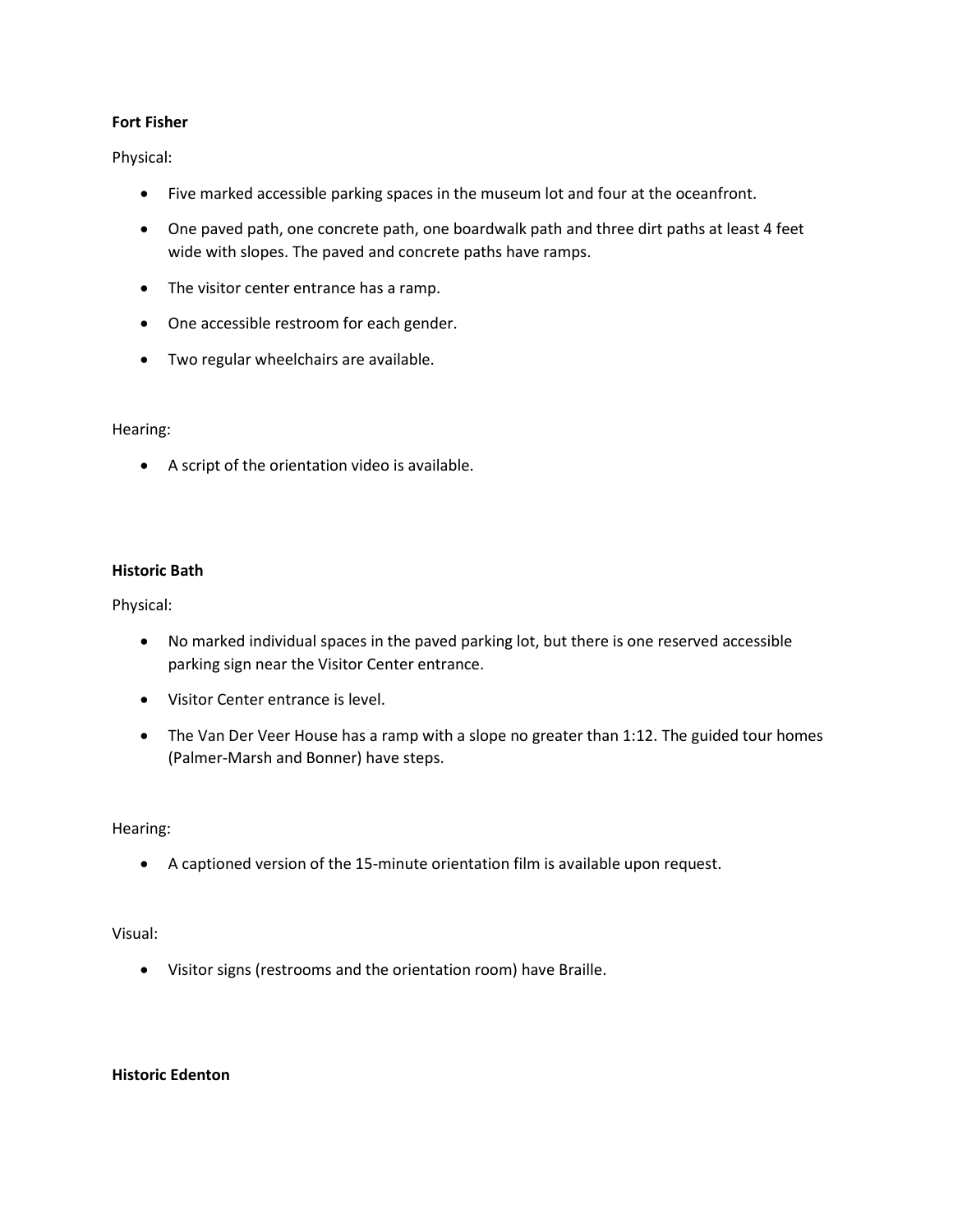Physical:

- One marked accessible parking space in a gravel lot at the Visitor Center. The Barker House has a paved parking lot.
- The Visitor Center has a ramp. St. Paul's Episcopal Church and the Chowan County Courthouse both have a ramp. The Barker House has 10 steps, the Cupola House has three steps, and the Iredell House has five steps.
- One accessible restroom for each gender.
- Two wheelchairs are available for loan.
- The trolley has a wheelchair lift and space to anchor one wheelchair.

# Hearing:

• A script is available for the audio-visual program.

# Visual:

• A Braille copy of the audio-visual is available.

## **Historic Halifax**

Physical:

- One marked accessible parking space with curb cuts near the visitor center.
- The entrance to the visitor center, the Tap Room tavern, the Jail and the archeological museum each has a ramp. Other buildings have steps.

# Hearing:

- Demonstrations allowing visitors to see and try the demos themselves can be arranged with advanced notice.
- The orientation film is not captioned.

Visual:

• Guided tours and demonstrations such as buttermaking that allow participants to feel objects can be arranged with advanced notice.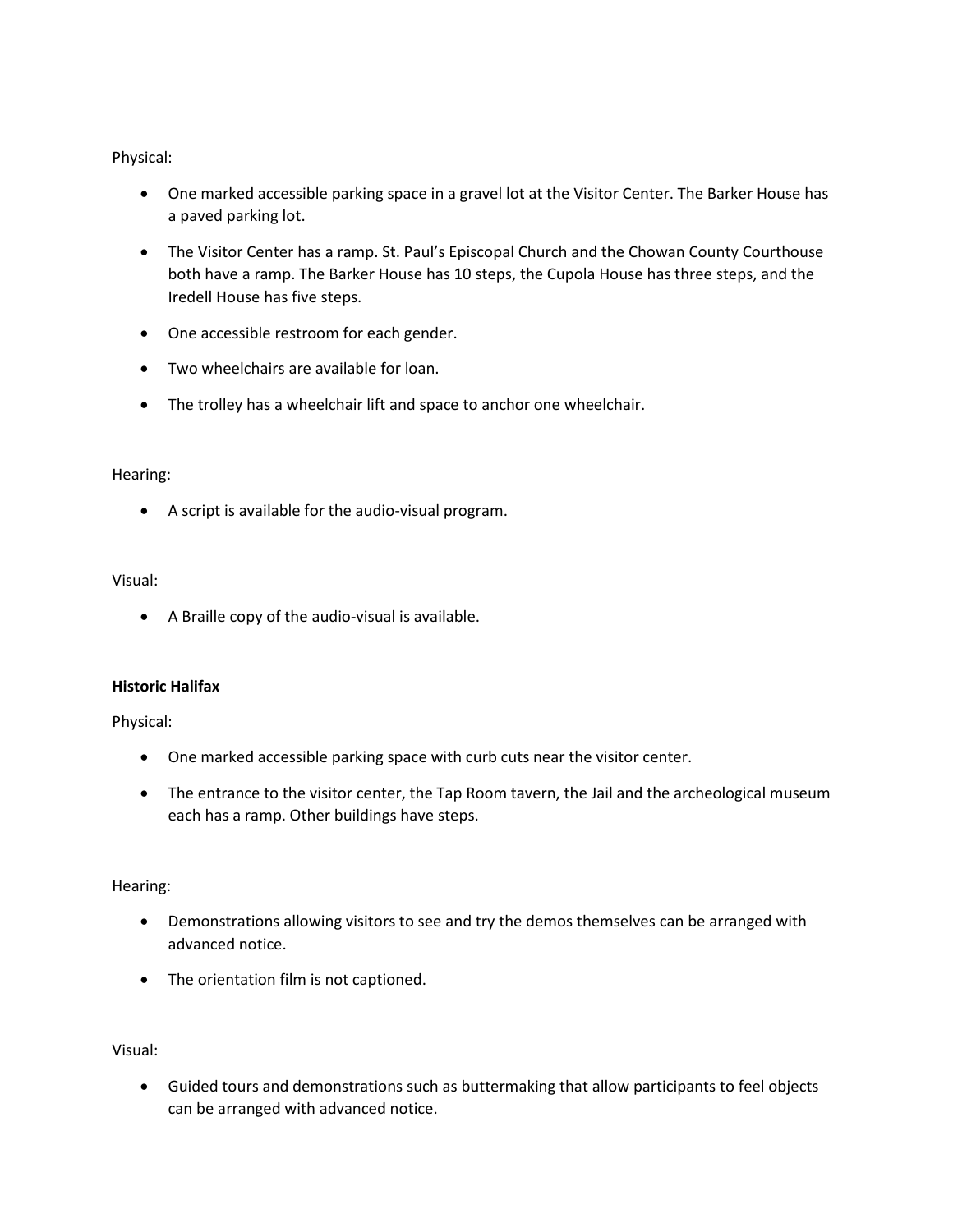• A Braille version of the film's script is available.

## **Historic Stagville**

The site makes every attempt to accommodate any visitor with a disability and is flexible to work with any group to resolve any issue surrounding touring the facilities.

# Physical:

- Two marked accessible parking spaces at the visitor center and two at the Bennehan House.
- The entrance to the visitor center has a ramp.

## Hearing:

• The orientation film is not captioned.

## Visual:

• The orientation film does not contain audio description.

## **Horne Creek**

Physical:

- Two marked accessible parking spaces.
- A ramp at the farmhouse's rear entrance provides access to the first floor.
- Two accessible restrooms.
- The site is not fully wheelchair-accessible but will provide golf cart transportation and tours only to visitors with mobility disabilities and physical challenges and to expectant mothers upon request.
- An all-terrain wheelchair is available.

Visual: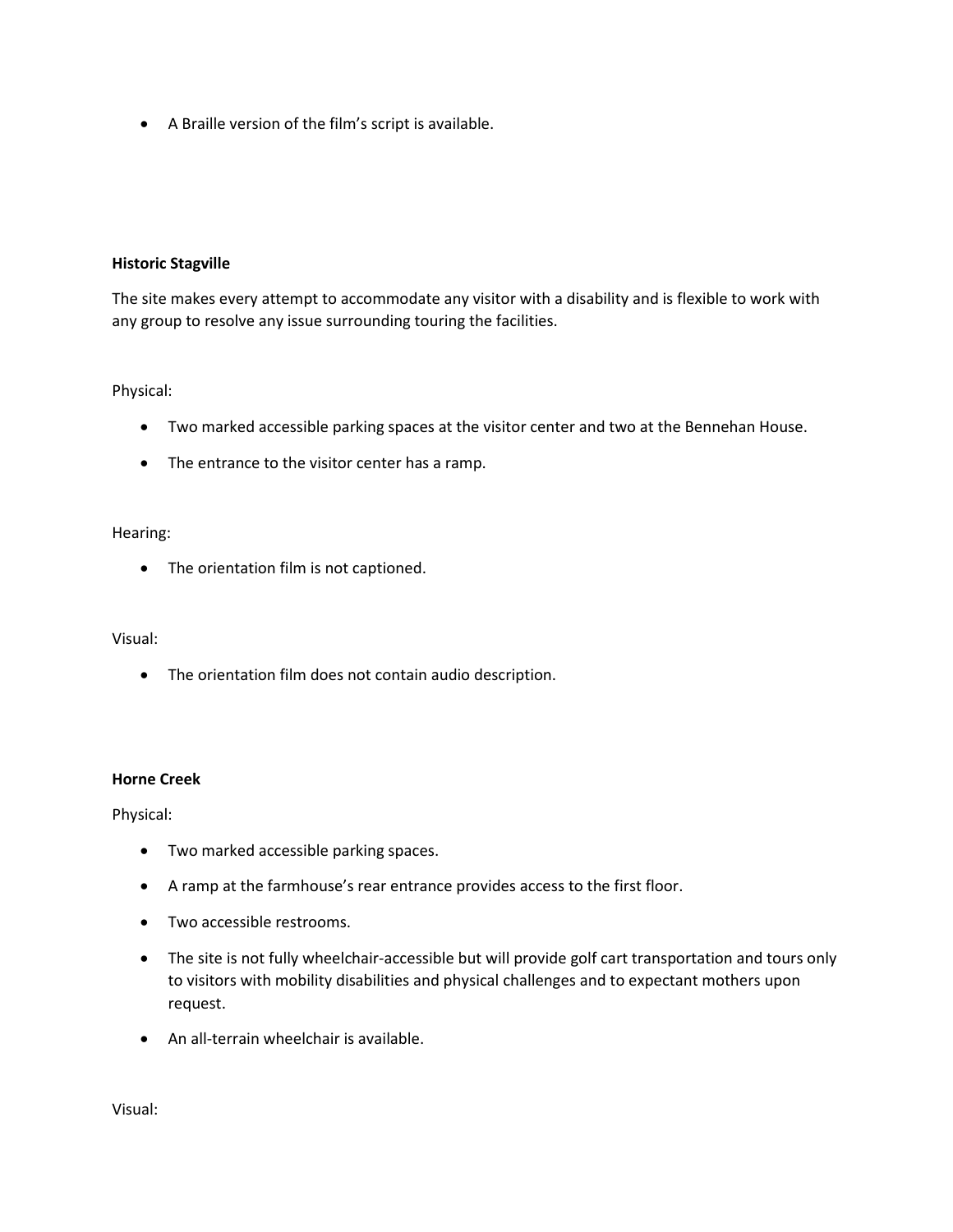• A Braille information brochure is available in the visitor center.

## **House in the Horseshoe**

Physical:

- One marked accessible parking space.
- The entrance to the Alston House has steps, but a ramp leads to the sun porch. A ramp leads to the greeting station's museum and gift shop.
- One accessible restroom for each gender.

### Hearing:

• A written walking tour brochure is available.

## **NC Transportation Museum**

Physical:

- Eight marked accessible parking spaces at Barber Junction and two by the Roundhouse.
- The entrances to Barber Junction and the Mechanic's Office have a ramp, and the entrance to the Roundhouse is level.
- Accessible restrooms in Barber Junction, the Mechanic's Office and the Roundhouse.
- The train ride has a wheelchair lift available with 15 minutes notice and six spaces for wheelchair tie-downs.
- Wheelchairs are available.

## Hearing:

• The orientation film is not captioned.

## Visual:

- Many signs have large print and good contrast.
- The orientation film does not contain audio description.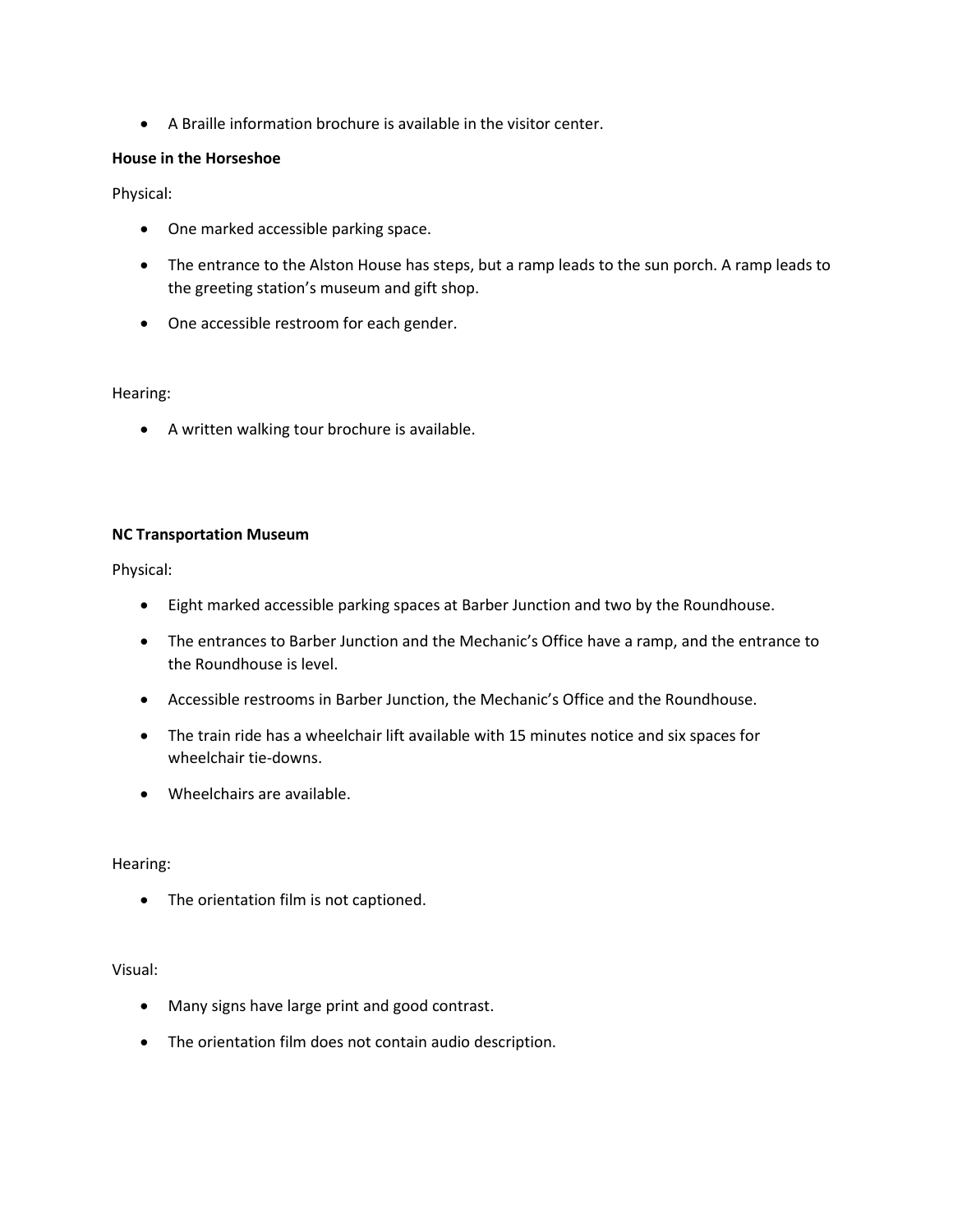## **Polk Historic Site**

## Physical:

- Two marked accessible parking spaces.
- The visitor center has a ramp. The house and the kitchen have three steps each.
- Two accessible restrooms.
- Visitors with mobility disabilities may need assistance on the path to the historic buildings.

## Hearing:

• The film is not captioned.

### Visual:

• A Braille version of the guided tour is available.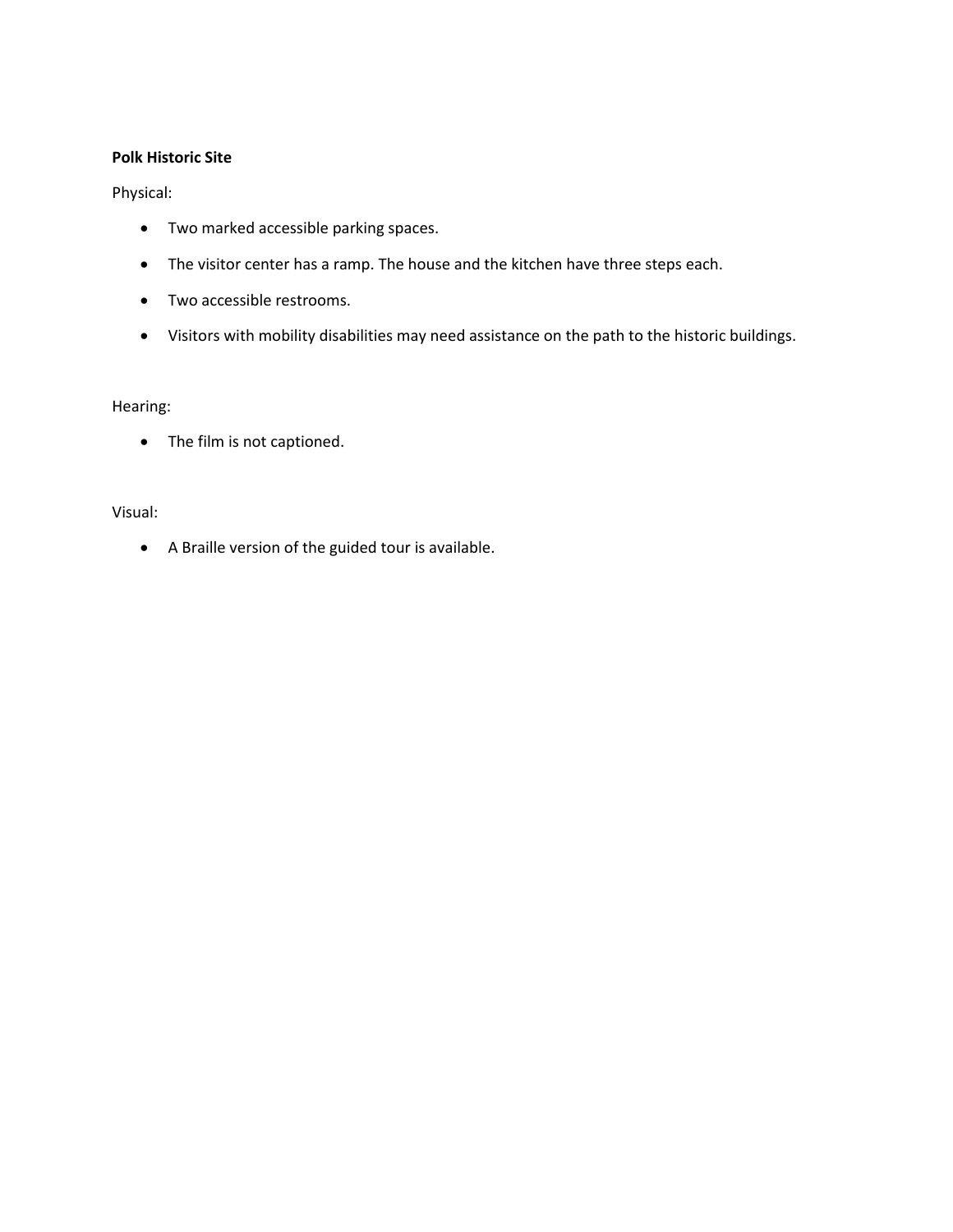## **Reed Gold Mine**

Physical:

- Two marked accessible parking spaces.
- The visitor center and the stamp mill have a ramp.
- Two accessible restrooms.
- The stamp mill has an elevator.
- The underground tour is on a level gravel surface with the exception of a series of steps at the end. Visitors with mobility disabilities may elect to return from the tour using the level entrance.
- Two wheelchairs capable of going through the underground are available.

### Hearing:

• The site has a written tour script for the general tour and the nature tour loop.

### Visual:

• A Braille tour script is available; it is of the older tour script and may not contain the same information the newer scripts contain.

## **Roanoke Island Festival Park**

Physical:

- Nine marked accessible parking spaces.
- The entrance to the visitor center has a boardwalk ramp with wooden handrails.
- Three accessible restrooms.
- The ship, Elizabeth II, is not accessible to visitors with mobility disabilities.

## Hearing:

• The park does not provide sign language interpreters for the Performance series.

Visual: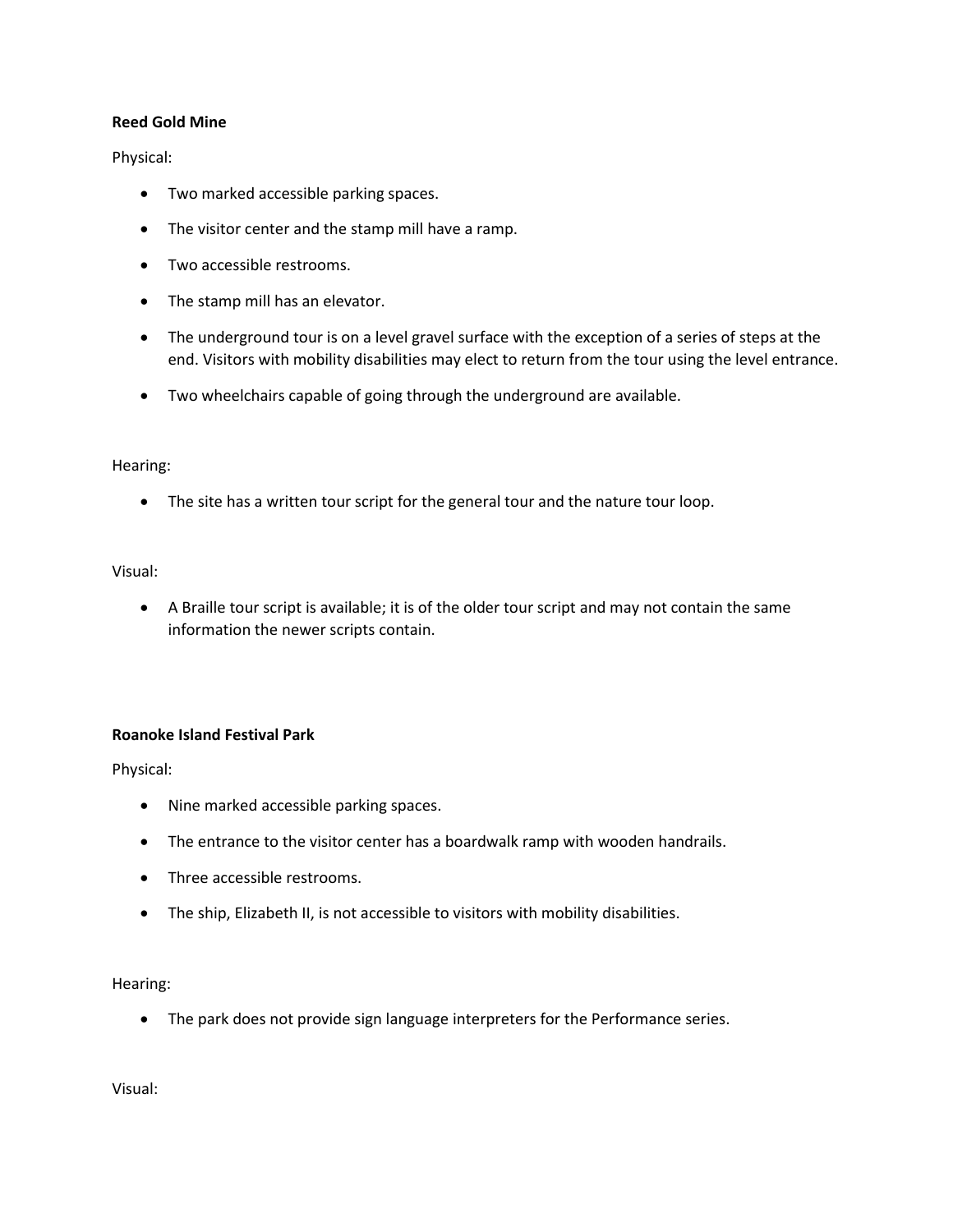- The park offers numerous hands-on activities.
- Large-print signs with good contrast.

### **Somerset Place**

Physical:

- One accessible parking space marked by a sign near the visitor center.
- The entrance to the visitor center and each historic structure has steps. Only the entrance to the restrooms has a ramp. Portable ramps provide access to the visitor center.
- Two accessible restrooms.

Visual:

• Objects for visitors to touch include sedge brooms, baskets and ironware.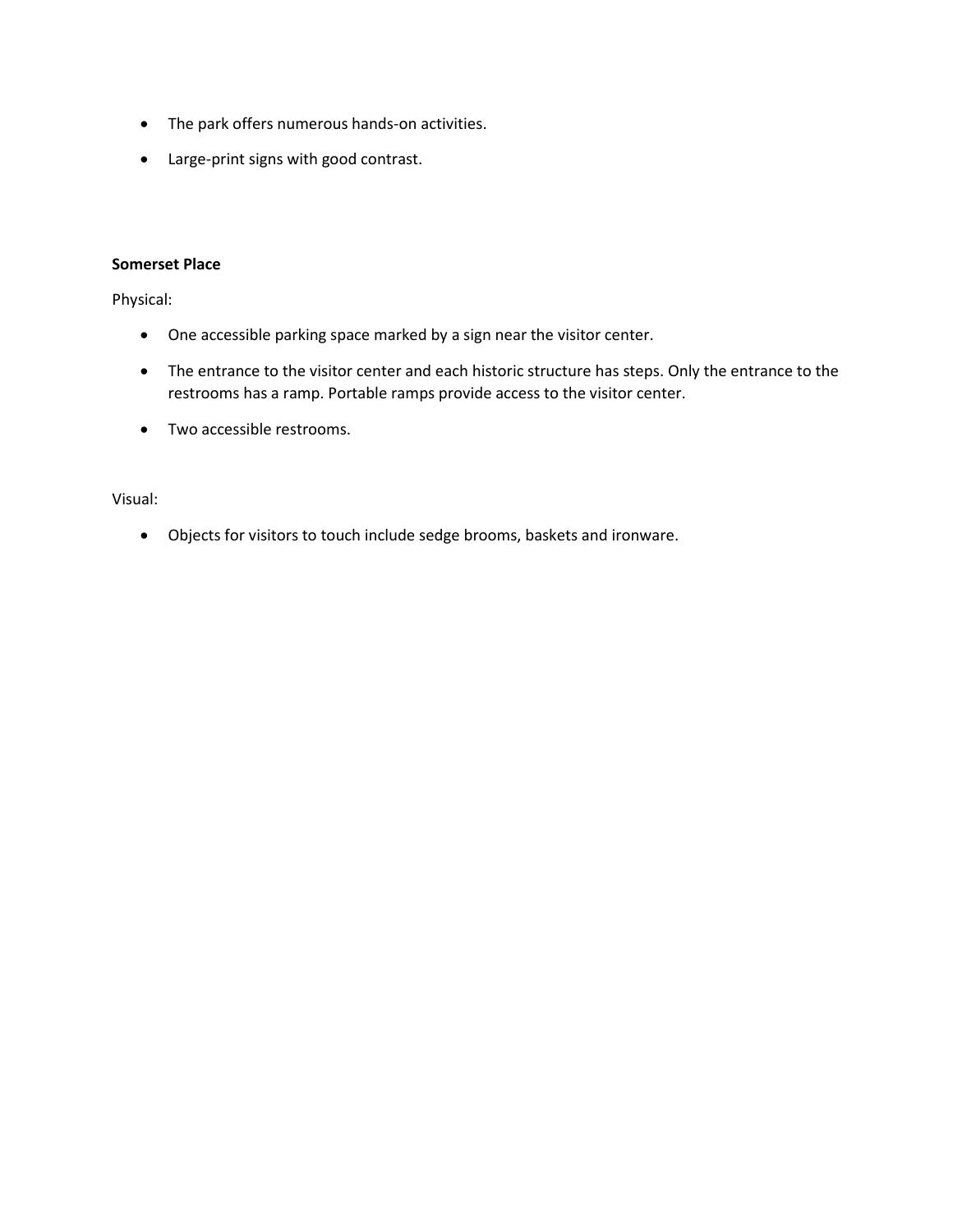## **State Capitol**

Physical:

- Five marked accessible parking spaces available in a visitor lot on the corner of Edenton and Wilmington streets.
- The entrance has a ramp.
- The first-floor men's restroom is accessible. Women may request to use the accessible first-floor staff restroom.
- The building has an elevator.
- All areas except the third floor are accessible to visitors with mobility disabilities.

### Hearing:

• Tour materials are available in writing.

### Visual:

• With one week's advanced notice, the staff will provide a touch tour. The grounds contain bronze objects that provide a tactile experience.

## **Thomas Wolfe Memorial**

Physical:

- One accessible parking space in front of the Visitor Center.
- The visitor center is level with the ground. The historic house has steps, but a wheelchair lift provides access.
- One accessible restroom for each gender in the visitor center.
- Only the first floor of the house is accessible (stairs to the second floor).
- The visitor center is fully accessible.

Hearing:

• Printed supplemental handouts are available, including a script of the audio-visual in the visitor center.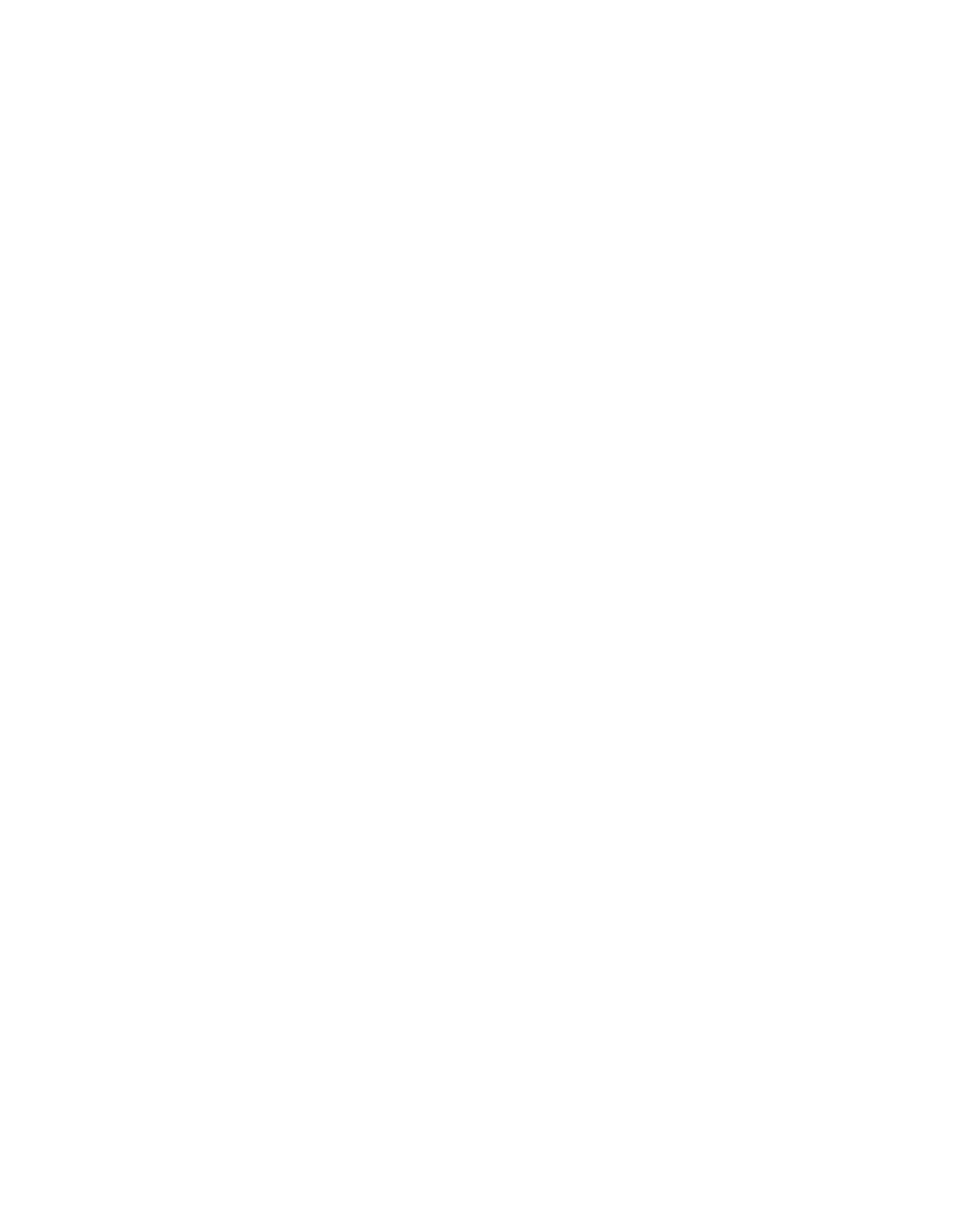### **Town Creek Indian Mound**

Physical:

- Three marked accessible parking spaces.
- The entrance to the visitor center is level.
- The ramp to the mound and townhouse is 25 feet long with an incline of approximately 50 degrees.
- One accessible restroom for each gender.
- The burial hut and the visitor center/museum are wheelchair-accessible.

### Hearing:

- The visitor center has an orientation movie that is captioned.
- Self-guided tour leaflets are available for touring the site.

### Visual:

• Restroom signs have Braille.

#### **Tryon Palace**

Physical:

- Four marked accessible parking spaces at the North Carolina History Center and two in the Eden Street lot.
- Palace main building: ramp for first floor access. Palace Kitchen Office and Stables: ramps. Other houses: steps only. A photo album is available for visitors who cannot tour the second floor.
- One accessible restroom for each gender at the Way Station and the Palace Stables.
- Wheelchairs are available in the History Center.
- The gardens are accessible to all visitors, but some surfaces may be uneven.

Hearing:

• Please call ahead to arrange a special, personal tour or request a sign language interpreter.